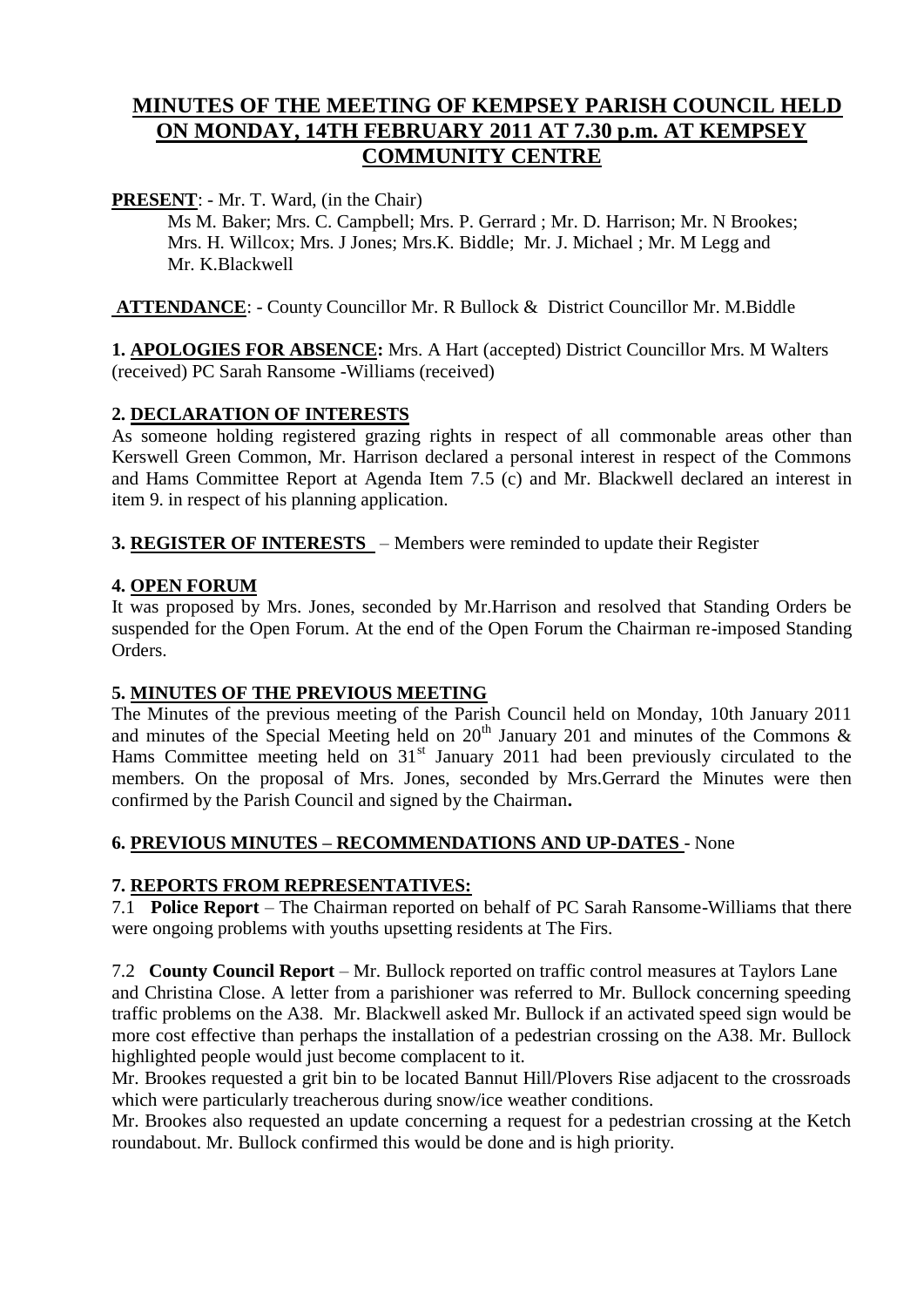Mr. Harrison asked when would works to the footpaths leading from Kempsey to Worcester be carried out as they were very overgrown and difficult to walk and impossible to cycle. They were not covered under the Lengthsman's remit either as located outside the 30mph limit. Mr. Bullock to make some enquiries Mr. Michael asked if consideration could be given in upgrading the footpath leading from Kempsey to St.Peters to a cycle and pedestrian track and integrating it as a route. Mr. Bullock advised this was unlikely due to the cost implications in doing this.

7.3 **District Council Report** – Mr. Biddle reported on flooding and planning issues.

7.4 **Environment Committee** – Mr. Blackwell reported that he is still waiting for authorized repairs to be made at the Rocky. Repairs to include broken guttering and down pipe to the bus shelter located by the Community Centre were authorized subject to estimates being obtained. The litter bin located outside the shop has been repaired and the shop owner has agreed to maintain the general upkeep of this bin. Monies remain unspent as a new bin is not required in this location .Mr. Blackwell proposed to purchase additional litter bins (up to the value of £2000) to increase coverage and provide a small reserve for dealing with damaged bins. This was seconded by Ms Baker with all in favour to accept.

#### 7.5 **Commons and Hams**

Complaints have been received about the number of horses being turned out to graze on Kempsey Common by people who do not have grazing rights. This practice is both unsafe and unlawful and the Parish Council will be taking steps to verify ownership and entitlement to grazing rights for horses turned out on the Common.

Mr. Michael to investigate a query concerning allotments with a legal representative.

Repairs to the fence and culvert have now been completed at Kerswell Green. Mr. Legg reported that debris had been left on the side of the ditch following these works. Mr. Michael to investigate. Mr. Harrison asked when the branches were going to be removed following the work to the fence (Between Kempsey Common and the allotments) Mr. Michael confirmed a burn was to take place to dispose of these. Mr. Harrison also suggested replacing some posts to the fence from the Top Common to the Back Common (Between Kempsey Common and the allotments) to make it more secure.

#### 7.6 **Recreation Committee**

(a) Land at the corner A38 and Brookend

Mrs. Campbell had located an original agreement dated 1975 from MHDC to the Parish Council stating that it was the Parish Council's responsibility to maintain this land. However the District Council has been looking after it.

(b) With reference to the special meeting on the  $20<sup>th</sup>$  January 2011 grant monies had been approved for the play equipment installed at Plovers Rise. and the deadline complied with.

#### 7.7 **Community Centre**

(a) Electrical Inspection/PAT Testing/Emergency lighting – Inspections are now due and quotes are to be obtained.

(b) Purchase of cleaning equipment – Mr. Harrison requested the purchase of a vacuum cleaner and cleaning equipment i.e. a broom, household bin, dust pan and brush to keep the flooring in room 1 clean and tidy. A proposal to spend £150.00 on cleaning equipment was made. This was seconded by Mrs. Campbell with all members agreeing in favour to accept.

(c)To Discuss Flooring for Room 1 - Three options were available to floor Room 1 being carpet, carpet tiles or wooden flooring. Mr. Harrison made a recommendation for the room to be carpeted. at a cost of £678.00 this was seconded by Mrs. Biddle with a majority in agreement except for Ms Baker who abstained from voting. Members felt this would not inhibit the usage of the room.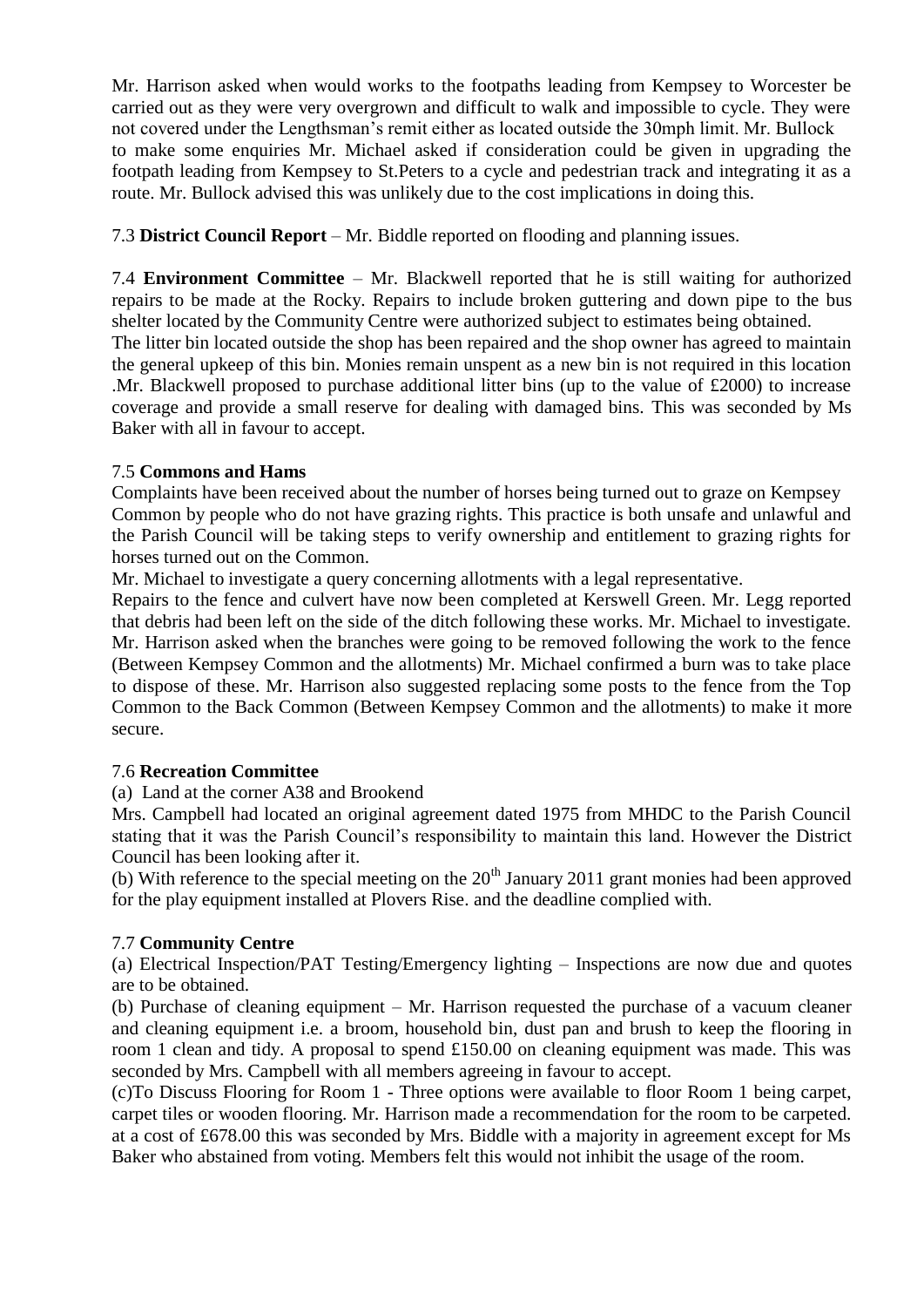Fitting of the carpet will complete the project of works to Room 1.Further work to improve the facilities available for use with Room1 are planned. Repairs to parts of the Community Centre are required and an assessment of the sequence of these repairs and their costs is to be carried out.

7.8 **Chairman's Report** – Chairman reported on the Post Office and confirmed The Parish Council is still trying to pursue. Complaints concerning the inadequate size and security of the post box located by the Community Centre are to be reported.

### **8. FINANCE**

 8.1 To authorize payment of accounts as per schedule. On the proposal of Mrs.Willcox, seconded by Mr. Harrison the Parish Council resolved to authorize payment of accounts as stated on the list.

#### **In addition the following cheques were also authorised:-**

|          | RW Martin Erect Fence Kempsey Common               | £986.00  | cheque no. 2966 |
|----------|----------------------------------------------------|----------|-----------------|
|          | RW Martin Clean Ditch/Renew Culvert Kerswell Green | £1550.00 | cheque no. 2967 |
| R Cutler | Replenish Flood Food Supplies                      | £31.34   | cheque no. 2968 |

 8.2 To ratify payments authorized under delegated powers including Staff Salaries These were agreed and authorized for payment.

- 8.3 Bank Reconciliation Statement Balance For Information
- **9. PLANNING REPORT:** Planning Application Comments and Notification of Decisions:- Comments as stated on the agenda.

#### **10. TO DISCUSS THE WEBSITE**

It was agreed to hold a working party meeting to examine and set publication policies to help identify what items/documents needed posting onto the website and who would maintain the responsibility for it.

#### **11. TO DISCUSS MEMBERSHIP OF THE FINANCE AND GENERAL PURPOSES COMMITTEE (amendments)**

Mr. Harrison proposed that the membership of the F  $&$  GP Committee be amended from – the Chairman and Vice Chairman of the Parish Council plus the Chairman of each committee (Commons & Hams, Community Centre ,Environment and Recreation)

i. To – the Chairman and Vice Chairman of the Parish Council plus the Chairman or one member of each committee (Commons & Hams, Community Centre, Environment and Recreation) – if the chairman of the Committee is not available or is a representative of another post then one member should attend.

This was seconded by Mrs. Jones with all in favour to accept the amendment.

#### **12. TO DISCUSS THE ANNUAL PARISH MEETING**

Given time constraints and public/bank holidays it was proposed by the Chairman to set the date for the Annual Parish Meeting on Wednesday  $20^{th}$  April 2011 at 7.30pm at the Community Centre. This was seconded by Mr. Harrison with all members in favour of this date.